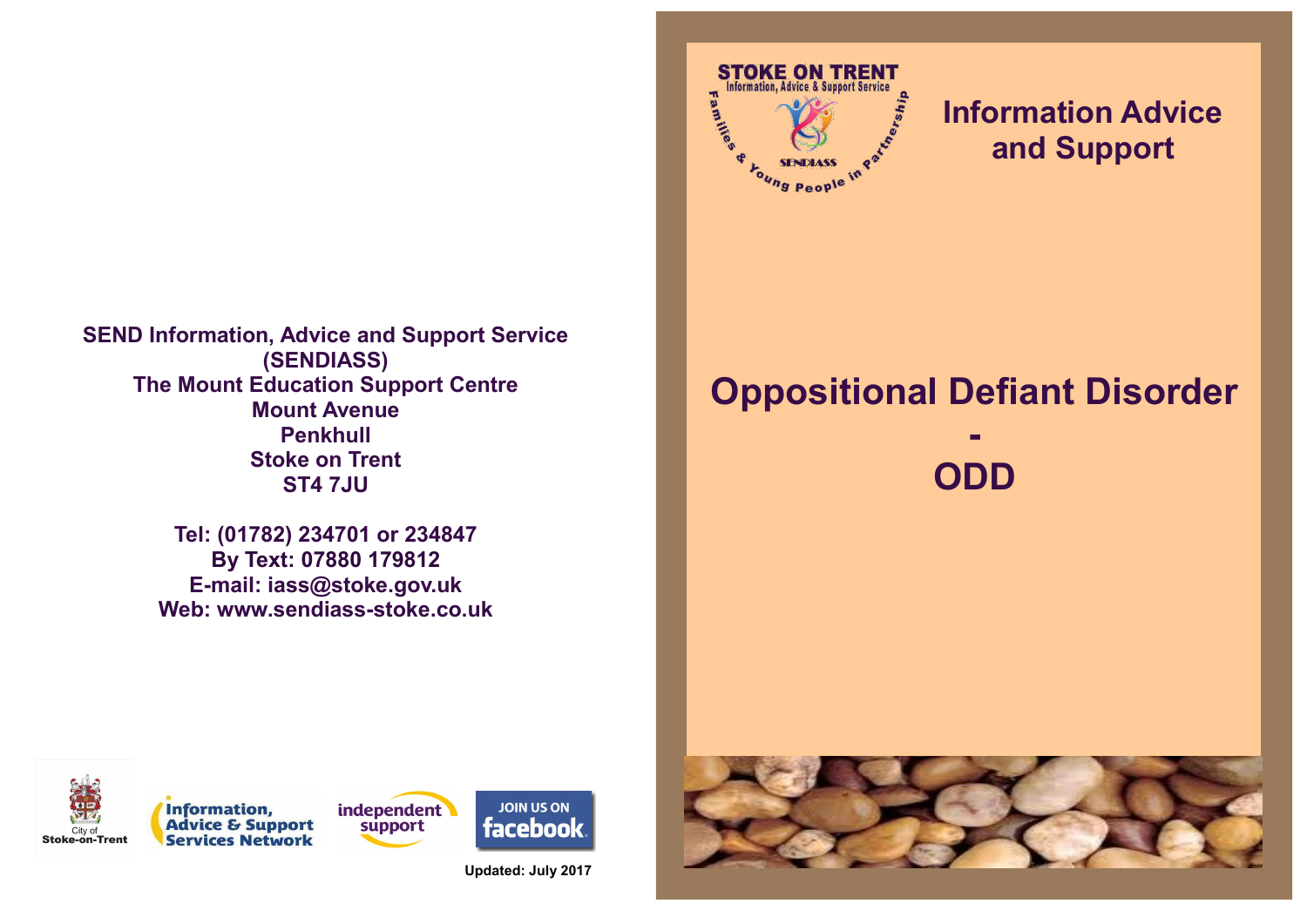### **What is Oppositional Defiant Disorder?**

Oppositional Defiant Disorder (ODD) is a disorder where children have disruptive and oppositional behaviour that is particularly directed towards authority figures, such as parents or teachers.

ODD is less severe and more common than [conduct disorder.](http://www.netdoctor.co.uk/adhd/conductdisorder.htm)

Children with ODD are constantly defiant, hostile and disobedient. They don't like responding to instructions or taking orders from others, and they actively refuse simple requests.

Sometimes they eagerly blame others for their own mistakes, can lose their temper easily, and act in an angry, resentful or touchy manner.

**Oppositional:** hostile or confrontational action or behaviour. All children occasionally react in this way on a bad day or if upset by a situation, and many teenagers go through troublesome times. But children with oppositional defiant disorder are like this much of the time, making them very hard to deal with.

#### **Symptoms**

The key behavioural symptoms of ODD are negative, hostile and defiant behaviour. For ODD to be diagnosed, symptoms have to have been present for at least six months and involve four or more of the following:

- often loses temper
- often argues with adults
- often actively defies or refuses to comply with adults' requests or rules
- often deliberately annoys people
- $\bullet$  often blames others for his mistakes or misbehaviour
- often touchy or easily annoyed by others
- often angry and resentful
- often spiteful or vindictive.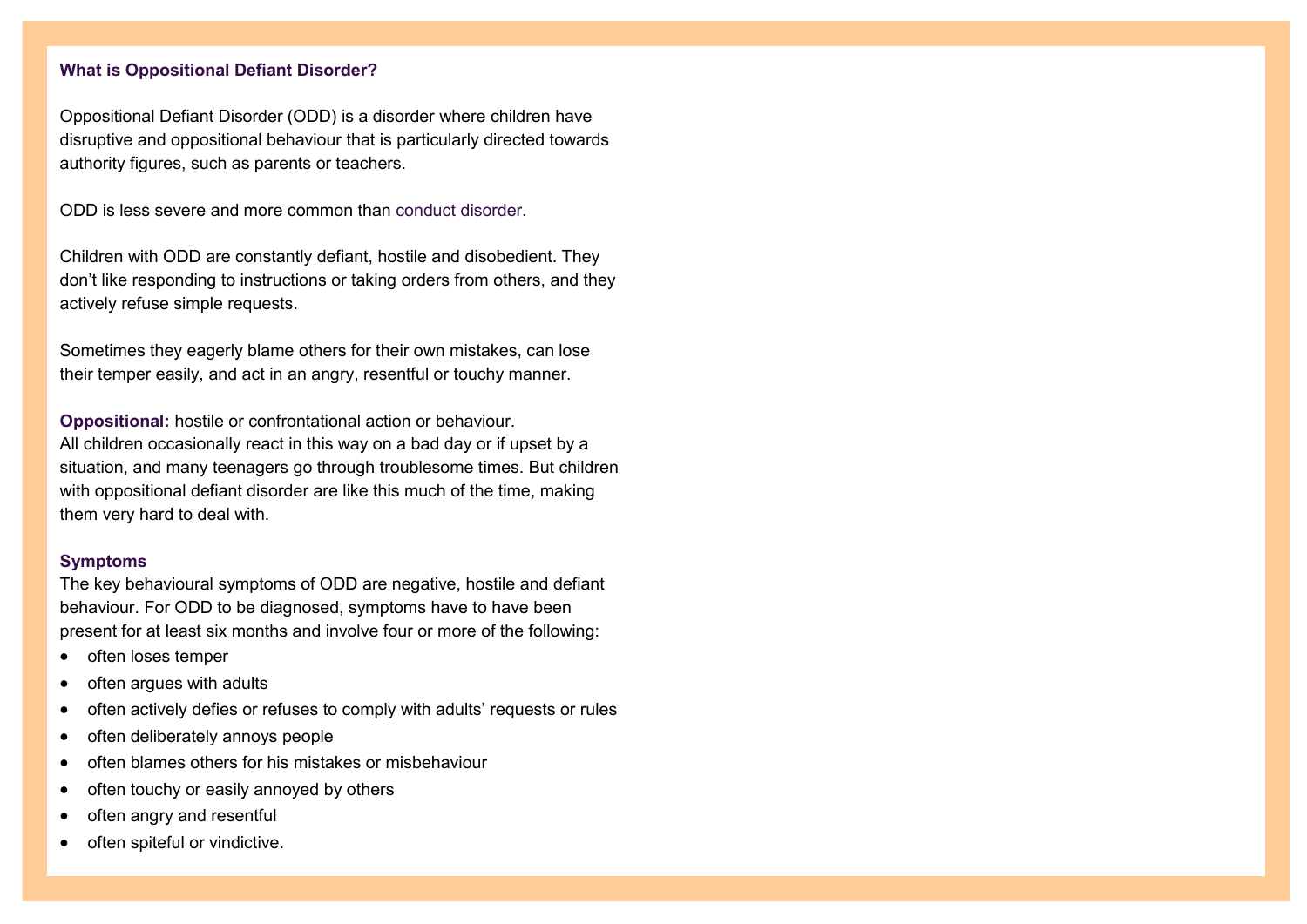To be classified as ODD, the behaviour also has to have caused a significant degree of disturbance to home, social or school life.

#### **How does it cause problems?**

For parents, having a child with ODD can be very difficult.

A child with ODD will:

- deliberately take the most difficult path, eg to say 'no' on principle
- enjoy challenging and arguing with people
- refuse to do what he's told.

It's common for a child with ODD to blame everyone else for his problems, and at his worst he can be hostile, spiteful and vindictive.

These types of problem behaviours are typically directed towards parents and teachers, plus others in authority although they can also be directed by siblings and peers. Coping with a consistently disruptive attitude can be extremely frustrating and physically, mentally and emotionally exhausting.

ODD is common in children with ADHD, however many of the same general approaches to parenting and behaviour management can be used in either disorder.

#### **Behavioural approach**

A typical behavioural approach will help you learn how to deal with your child's defiance in an effective manner, using tried and tested techniques such as setting achievable goals and reinforcing positive behaviours.

It can be carried out on a one-to-one basis with parents, or in a group if there are several families needing help at any one time.